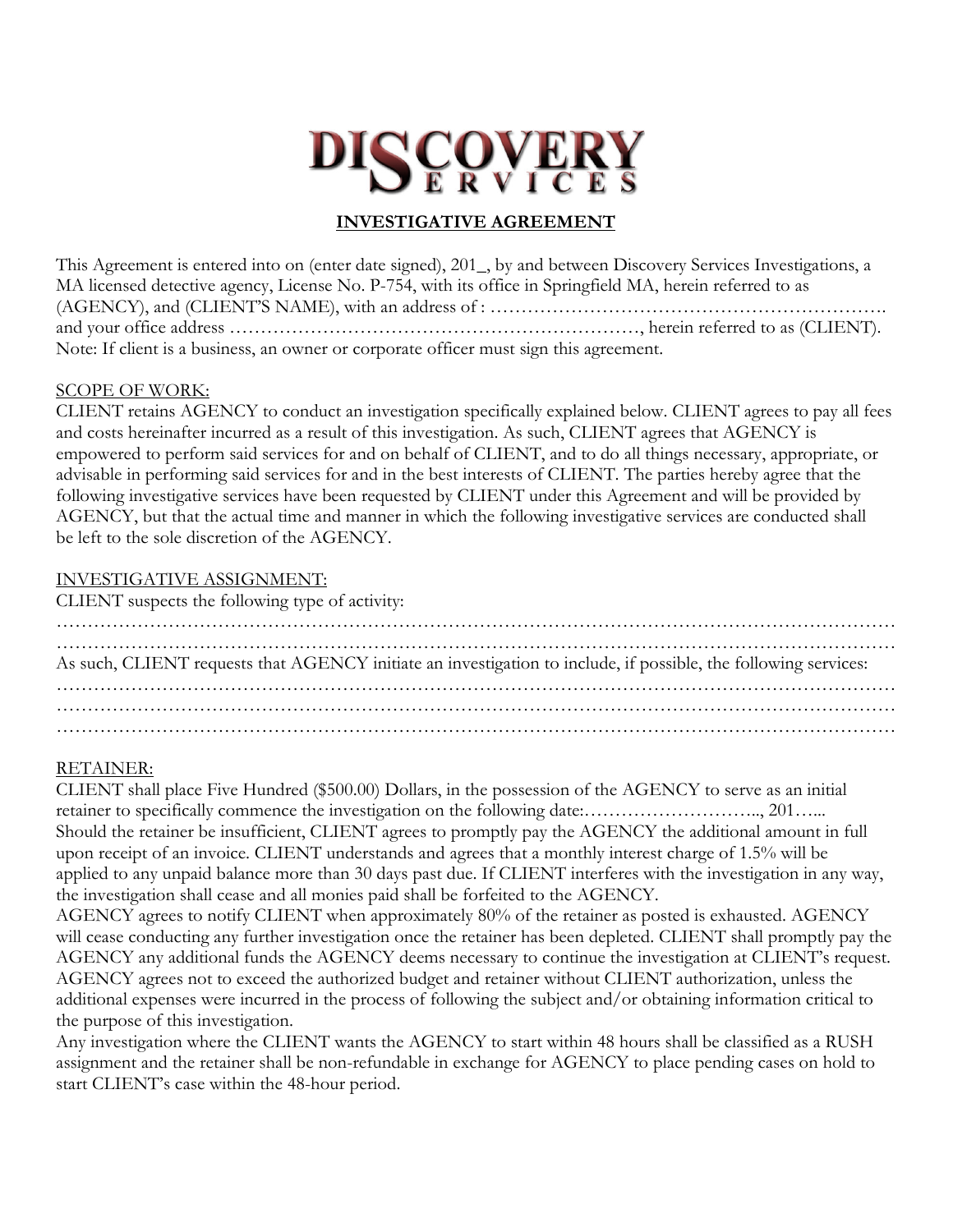## RATES:

The hourly rate for surveillance is billed at \$70.00 per hour/per investigator, with a (4) four-hour minimum per investigator per day. Hourly billing will start and end at the AGENCY's MA office. The hourly rate for telephone and/or personal interviews, inquiries, background, on-line investigations, computer database research, business/corporate record searches, report writing, collecting video and photograph evidence and CLIENT conferences shall be billed at \$70.00 per hour.

Holiday Rate: Investigative service requested or required to be conducted on a Holiday (Federal and State recognized) will be billed at two (2) times the regular hourly rate per Investigator. AGENCY will forward CLIENT statements and/or invoices listing in detail any and all time and expenses incurred in the investigation. Stand-by Rate: In many instances, the CLIENT may need the AGENCY to be available on a "stand-by" basis. In such circumstances, the CLIENT shall be charged a minimum of \$250 per day, per investigator. Appearances: CLIENT agrees to compensate the AGENCY, at the agreed upon rates, for any court appearances or depositions prior to or subsequent to the completion of the investigation, whether under order of subpoena or not and regardless of the party requesting the appearance. If courtroom testimony or deposition regarding this matter or any matter related to this investigation is required, the fee will be \$150.00. per hour, per investigator, plus expenses, with a four (4) hour minimum per investigator, per day. Any appearance in excess of four (4) hours will incur a flat fee of \$750.00 per investigator, per day. All courtroom and deposition fees are due in advance. A retainer for said appearance must be received seven (7) days prior to scheduling the investigator(s) for court or deposition. AGENCY shall not be responsible for court delays or cancellations. Forty-eight (48) hours notice is required in the event of any cancellation; otherwise CLIENT account will be invoiced for each investigator for each day or portion of each day scheduled.

IF CLIENT IS AN ATTORNEY OR LAW FIRM AND HAS CONTRACTED FOR THE SERVICES OF INVESTIGATOR TO ASSIST SAID ATTORNEY OR LAW FIRM IN ANY WAY, IN ANY MATTER, ON BEHALF OF THE ATTORNEY OR LAW FIRM'S CLIENT(S), OR IN ANY CASE BEING HANDLED BY THE ATTORNEY OR LAW FIRM, THEN THE ATTORNEY OR LAW FIRM HEREBY EXPRESSLY ACKNOWLEDGES, COVENANTS, AND AGREES THAT THE OBLIGATION OF THE ATTORNEY OR LAW FIRM TO PAY THE INVESTIGATOR FOR SERVICES RENDERED IS AN OBLIGATION SOLELY OF THE ATTORNEY OR LAW FIRM AND IS IN NO WAY CONTINGENT ON (1) ANY PARTICULAR RESULT OR OUTCOME OF THE INVESTIGATION, OR (2) THE ATTORNEY OR LAW FIRM BEING PAID BY ITS CLIENT, OR (3) THE ATTORNEY OR LAW FIRM'S CLIENT BEING SATISFIED WITH THE RESULTS OR OUTCOME OF THE INVESTIGATION.

## USE OF SUBCONTRACT INVESTIGATORS:

CLIENT agrees that AGENCY, at AGENCY's sole discretion, may use sub-contracted, licensed investigators, at the AGENY'S discretion, when circumstances require, or if necessary to complete the investigation, as requested.

## EXPENSES:

CLIENT recognizes that AGENCY will likely incur expenses directly associated with conducting said investigation. As such, CLIENT shall be responsible for all reasonable expenses, including, but not limited to mileage, (\$ .50 per mile) tolls, parking, overnight accommodations, meals\*, admission fees, CD's, DVD's, , public/private transportation, confidential source fees, or any unforeseen expenses necessary to acquire information as requested by CLIENT. Mileage shall be invoiced at the rate of \$ .50 per mile commencing from the AGENCY place of business in MA.

\*Daily per-diem for food on overnight assignments is \$35.00 per investigator.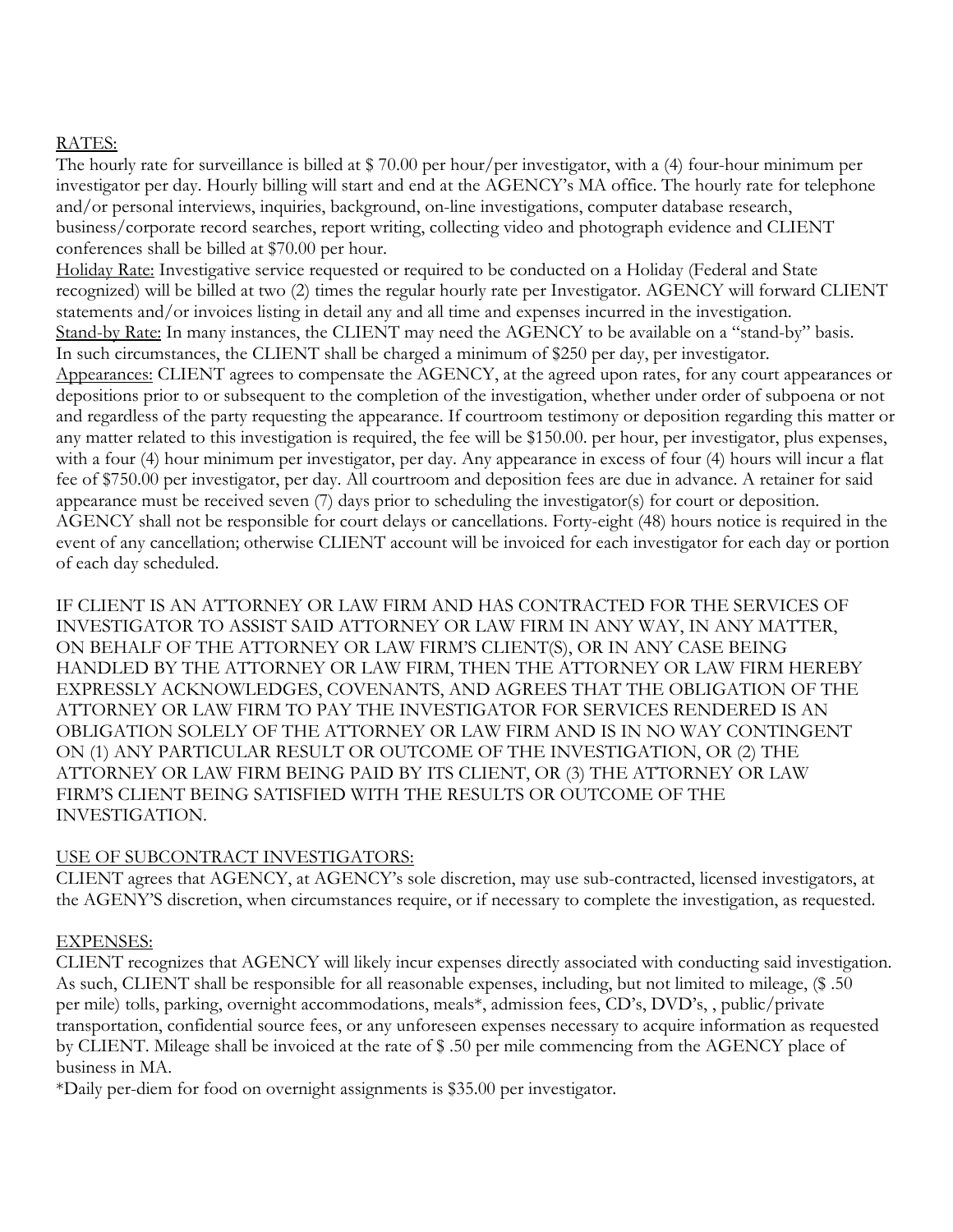## CANCELLATION:

CLIENT must provide AGENCY with a minimum twenty-four (24) hour notice in the case of any cancellation or postponement of scheduled investigative activity. A four (4) hour minimum charge will be imposed for each investigator, if the CLIENT fails to give twenty-four (24) hours' notice to AGENCY.

Emergency cases (short notice) less than twenty-four (24) hours from notice to initiation of case will be billed at one and one-half (1½) times the hourly rate above for the first four (4) hours per investigator and regular stated rates after the first eight (8) hours. A four (4) hour minimum, per investigator, per day will be imposed.

All courtroom and deposition fees are due in advance. A retainer for the amount must be received seven (7) days prior to scheduling the investigator(s) for court or deposition. We are not responsible for court delays or cancellations. Forty-eight (48) hours' notice is required in the event of a court cancellation; otherwise your account will be invoiced for each investigator, for each day or portion scheduled.

CLIENT EXPRESSLY AGREES THAT, IN THE EVENT CLIENT EXECUTES THIS AGREEMENT AND THEN WISHES TO CANCEL THIS INVESTIGATIVE SERVICES AGREEMENT ONCE AGENCY HAS BEGUN OR SCHEDULED SUCH SERVICES, THAT AN AMOUNT EQUAL TO ONE-HALF (1/2) OF THE RETAINER FEE SHALL BE PAID TO AGENCY AS A CASE INTAKE FEE. CLIENT ACKNOWLEDGES THAT AGENCY HAS TO SCHEDULE IN ADVANCE THE AGENCY'S ASSIGNMENTS IN ORDER FOR ITS EMPLOYEES AND CONTRACTORS TO BE AVAILABLE TO PERFORM SURVEILLANCE AND OTHER INVESTIGATIVE SERVICES FOR CLIENT AND FOR AGENCY'S OTHER CUSTOMERS, AND THAT ONCE SCHEDULED, THESE EMPLOYEES AND CONTRACTORS CANNOT BE QUICKLY RE-SCHEDULED TO OTHER CLIENTS. THEREFORE, CLIENT ALSO AGREES THAT, IN THE EVENT AGENCY HAS SCHEDULED SURVEILLANCE, OR ANY OTHER TYPE OF INVESTIGATIVE ACTIVITY, FOR CLIENT FOR A SPECIFIC DAY AND CLIENT CANCELS THIS ASSIGNMENT WITHIN TWENTY-FOUR (24) HOURS OF THE TIME IN WHICH THIS SPECIFIC ASSIGNMENT IS SCHEDULED TO BEGIN, THAT CLIENT SHALL PAY AN AMOUNT EQUAL TO ONE-HALF (1/2) OF THE AGENCY'S PROJECTED FEES FOR THIS DAY'S ASSIGNMENT TO AGENCY AS A CANCELLATION

## FEES:

CLIENT further agrees that the following provisions shall also apply to all fees due from CLIENT under this agreement:

1. In the event that it is agreed that no retainer is collected, the services provided will be invoiced and due upon receipt of said invoice. CLIENT forfeits all rights to reports, updates, status reports, evidence, photographs, video, information and other related items if invoices are not paid within terms.

2. All outstanding fees are due immediately at the completion of this assignment, or upon either the CLIENT or AGENCY's determination that no further action can or should be taken to complete this assignment.

3. On all assignments, which are expected to last longer than seven (7) days, that portion of the work that has been completed will be billed weekly and payment will be due upon receipt of the invoice.

4. AGENCY reserves the right to require payment in advance for excessive investigative expenses.

## VERBAL UPDATES:

CLIENT agrees that no verbal updates will be provided to CLIENT while AGENCY is engaged in or in the process of performing any surveillance assignments. Oral reports will be provided within forty-eight (48) hours after the information is obtained or, no sooner than 10:00 a.m. the Monday following any weekend surveillance assignment when reporting information to CLIENT. CLIENT further agrees that, if CLIENT is represented by an attorney, AGENCY shall, within the times mentioned in this paragraph, at AGENCY's sole discretion, provide the reports mentioned above directly to the CLIENT's attorney. CLIENT understands that he/she may be needed to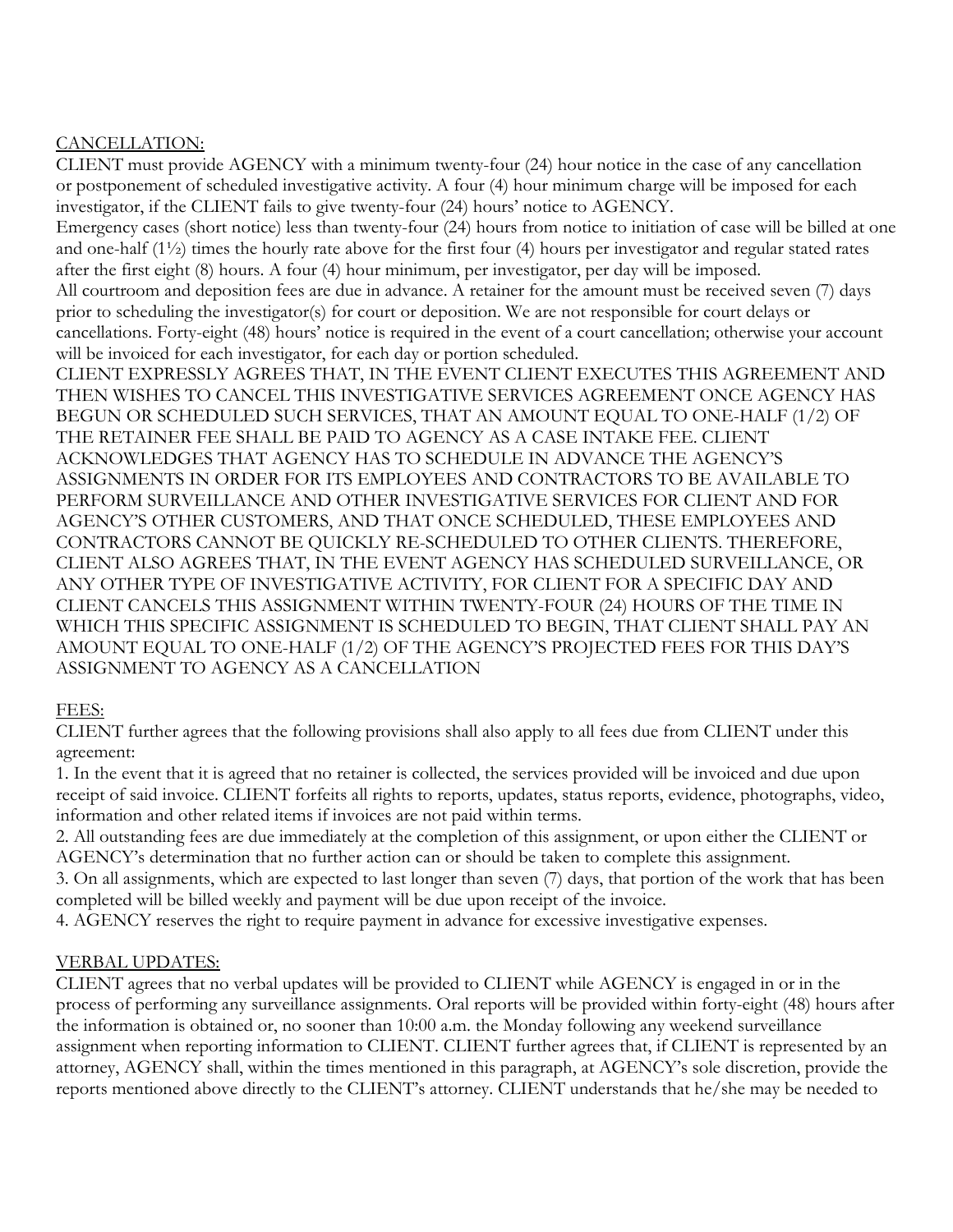provide information to AGENCY while in the course of a surveillance assignment (vehicle descriptors, color of dress / clothing for the day, etc.), but AGENCY is not obligated to provide a report to CLIENT at the time the additional information is requested.

CLIENT further agrees that, if CLIENT retains an attorney after entering into this Investigative Services Agreement, CLIENT must provide AGENCY, within twenty-four (24) hours of retaining such attorney, notice, both verbally and in writing, containing the name, address, telephone number and fax number of the attorney.

## CLIENT INTERFERENCE:

CLIENT acknowledges that any interference in this investigation by CLIENT or by CLIENT's friends, relatives, agents, or employees will jeopardize the ability of AGENCY to provide the services promised under this agreement. CLIENT further acknowledges that interference includes, but is not limited to, calling the AGENCY and/or employees and contractors while they are trying to perform investigative duties and/or surveillance, asking to ride along on surveillances, driving past locations under surveillance, and/or visiting locations near the location under surveillance. CLIENT agrees not to interfere, in any manner whatsoever, or instruct or cause anyone else to interfere, directly or indirectly, while AGENCY is in the course of this investigation. CLIENT understands and agrees that, in the event anyone other than AGENCY participates in this investigation, AGENCY will immediately terminate all activity in this assignment and CLIENT will forfeit any unused portion of the retainer.

## DISCLAIMER:

CLIENT expressly acknowledges that AGENCY'S fees for services are NOT contingent on the outcome or results of the above referenced investigation. AGENCY MAKES NO WARRANTIES OR GUARANTEES OF ANY KIND, EXPRESS OR IMPLIED, AS TO THE RESULTS OF THIS INVESTIGATION. CLIENT IS PAYING SOLEY FOR THE TIME EXPENDED BY THE AGENCY. No illegal or unethical services will be knowingly provided by AGENCY and CLIENT certifies that he/she/it is not knowingly requesting any illegal services. AGENCY reserves the right to decline or terminate, without advance notice, any assignment it deems to be illegal or unethical or in AGENCY's sole opinion detrimental to AGENCY. AGENCY will perform services in compliance with all state and federal laws, regulations and best practices.

CLIENT UNDERSTANDS THAT RESULTS OF SURVEILLANCES AND INVESTIGATIONS BY THEIR NATURE ARE NOT GUARANTEED AND ARE LIMITED BY TIME AND RESOURCES. THE INFORMATION OBTAINED MAY NOT BE THAT WHICH IS DESIRED OR IN THE FAVOR OF THE CLIENT.

## REPORTS:

AGENCY will generate a written report of the investigation in a timely manner at the completion of the investigation given the CLIENT's financial account is not in arrears. Every reasonable effort will be made to insure that the quality of the information will be accurate. However, AGENCY will not be responsible for information contained within database reports which AGENCY has no control over the content. Reports may also include photographs and video tape. CLIENT understands that surveillance tapes and pictures are often taken from long distance, from unusual locations, and during extreme weather conditions and, as such, the quality can be variable. AGENCY will proceed with due diligence to obtain quality video and/or pictures that can be obtained given the circumstances without placing the investigator in any physical harm, unsafe position, or violating privacy statues. Therefore, CLIENT understands that AGENCY fees are not contingent upon the acquisition of any photos or video. No "Audio" recordings will be made relative to surveillance tapes. Original videotapes and/or negatives will not be released to CLIENT, but will remain the property of AGENCY until such time as required to be surrendered in court as evidence and no longer than three (3) years from the date the investigation is terminated. AGENCY shall have the right to destroy said evidence after three (3) years, unless CLIENT has made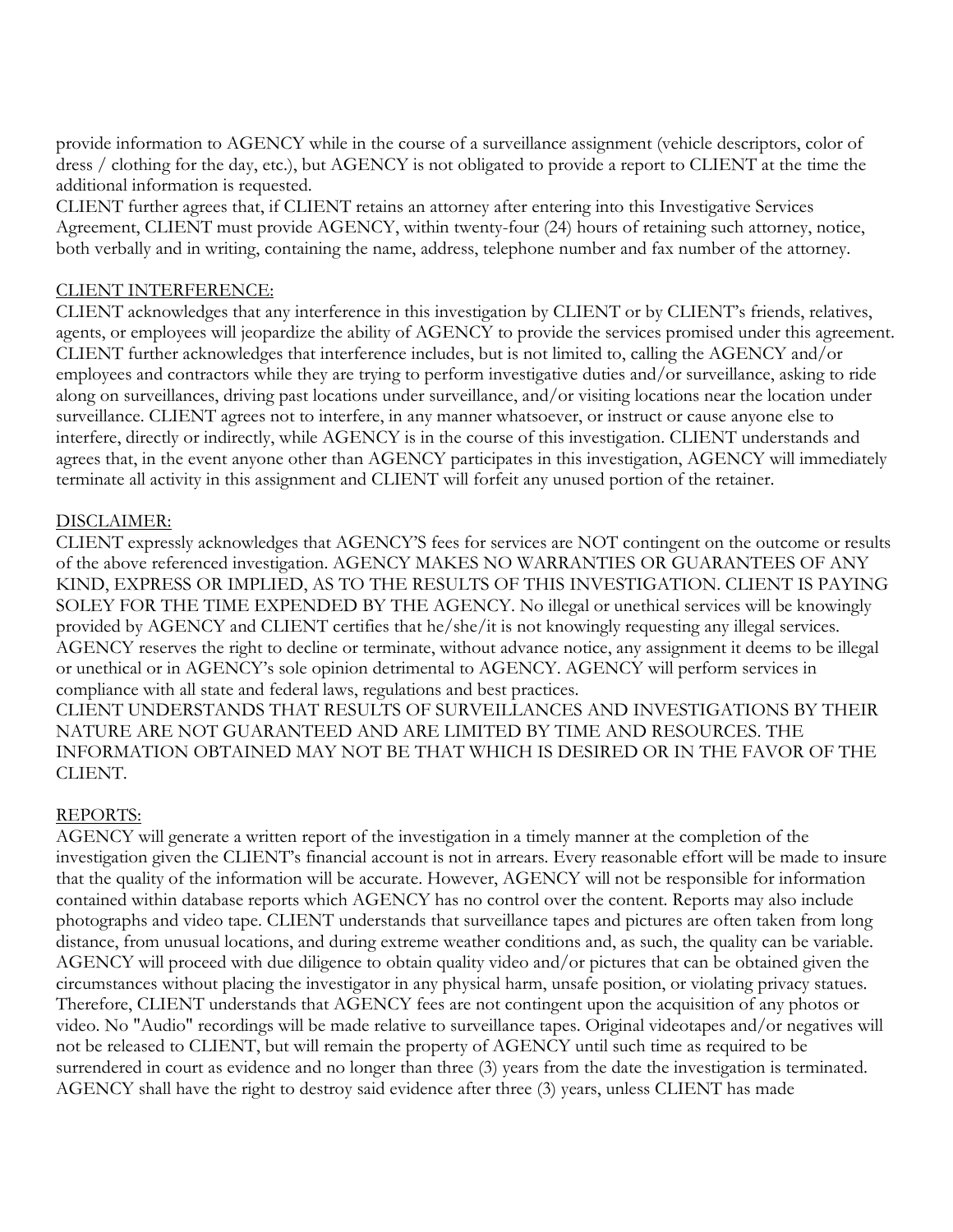arrangements to pick-up said file/evidence. Copies for the purpose of the CLIENT's review will be made at the CLIENT's request and expense.

Original notes or documents considered "work product" will not be released and remain the property of AGENCY. Only the final written report shall be released to the CLIENT.

AGENCY RESERVES THE RIGHT TO WITHHOLD ANY AND ALL REPORTS AND/OR EVIDENCE PENDING PAYMENT IN FULL AND BANK CLEARANCE THEREOF. Original videotapes and/or negatives will not be released to CLIENT.

## ACCURACY OF INFORMATION SOURCES:

Database search reports are performed strictly by the information provided on the subject by the CLIENT. Any error in spelling, format or sequence of letters, words or numbers can result in wrong information on the subject. Data is supplied from different private sources, computer systems, public information facilities, government open record institutions and might also contain confidential source information. All attempts are made to maintain the integrity of this data. AGENCY cannot be held liable for any errors, omissions, or inaccuracies contained in public record information or databases accessed. Furthermore, information has been gathered from sources and individuals deemed reliable by AGENCY; however, no guarantee, warranty, or other representation is made as to the accuracy of information received from third parties, or its suitability for any particular purpose.

## RESPONSIBLE USE OF INFORMATION:

AGENCY is NOT a consumer reporting AGENCY. AGENCY promotes the responsible use of the information that it provides, and reserves the right to withhold information for which AGENCY deems is outside the scope of a permissible purpose or otherwise defined by state and federal law and/or regulation. "Confidential Information" shall not include such information as is or becomes part of the public domain through no action of AGENCY. The CLIENT is responsible to safeguard the information provided from unauthorized third-party disclosure as defined by the Gramm-Leach-Bliley Act (GLBA), Fair Credit Reporting Act (FCRA), Fair and Accurate Credit Transactions Act (FACTA), Drivers Privacy Protection Act (DPPA) and Right to Financial Privacy Act (RFPA), and applicable state and federal laws and regulations. It is incumbent upon the CLIENT and his/her representatives to be fully knowledgeable about such laws and regulations and/or seek legal counsel prior to dissemination of reported information. Furthermore, the CLIENT affirms the information requested and/or learned during the investigation is not to be used for harassment, stalking, intimidation, threatening or any other illegal purpose(s). In the event that CLIENT has requested AGENCY to locate a subject, no personal information, including telephone numbers, residential or business address, or any other personal identifying information shall be released to CLIENT without AGENCY acquiring permission directly from the subject.

## CLIENT MISREPRESENTATION:

CLIENT attests that he/she has not misrepresented him/herself, their company, organization or purpose for requesting the services that AGENCY provides. CLIENT understands that misrepresentation in this agreement, in AGENCY's sole opinion, may result in civil and criminal action against the CLIENT and/or their organization, as well as any and all monies paid to be forfeited. AGENCY reserves the right to refuse service to the CLIENT for any issue of security, safety, unlawful, unethical or immoral reasons. CLIENT further represents that the information provided by the AGENCY shall be used in a lawful manner and that said information will not be used to cause any physical or emotional harm upon the subject of the investigation. CLIENT agrees to and shall indemnify and save harmless the AGENCY, it's employees and agent(s) from damages, losses, cost and expenses, including any attorney or legal fees, suffered/incurred in connection with or arising out of claims based on investigative results provided to CLIENT. This also includes any civil or criminal actions, claims, third-party claims, lawsuits, disciplinary actions, or any losses alleged to be caused by the AGENCY resulting from any activity